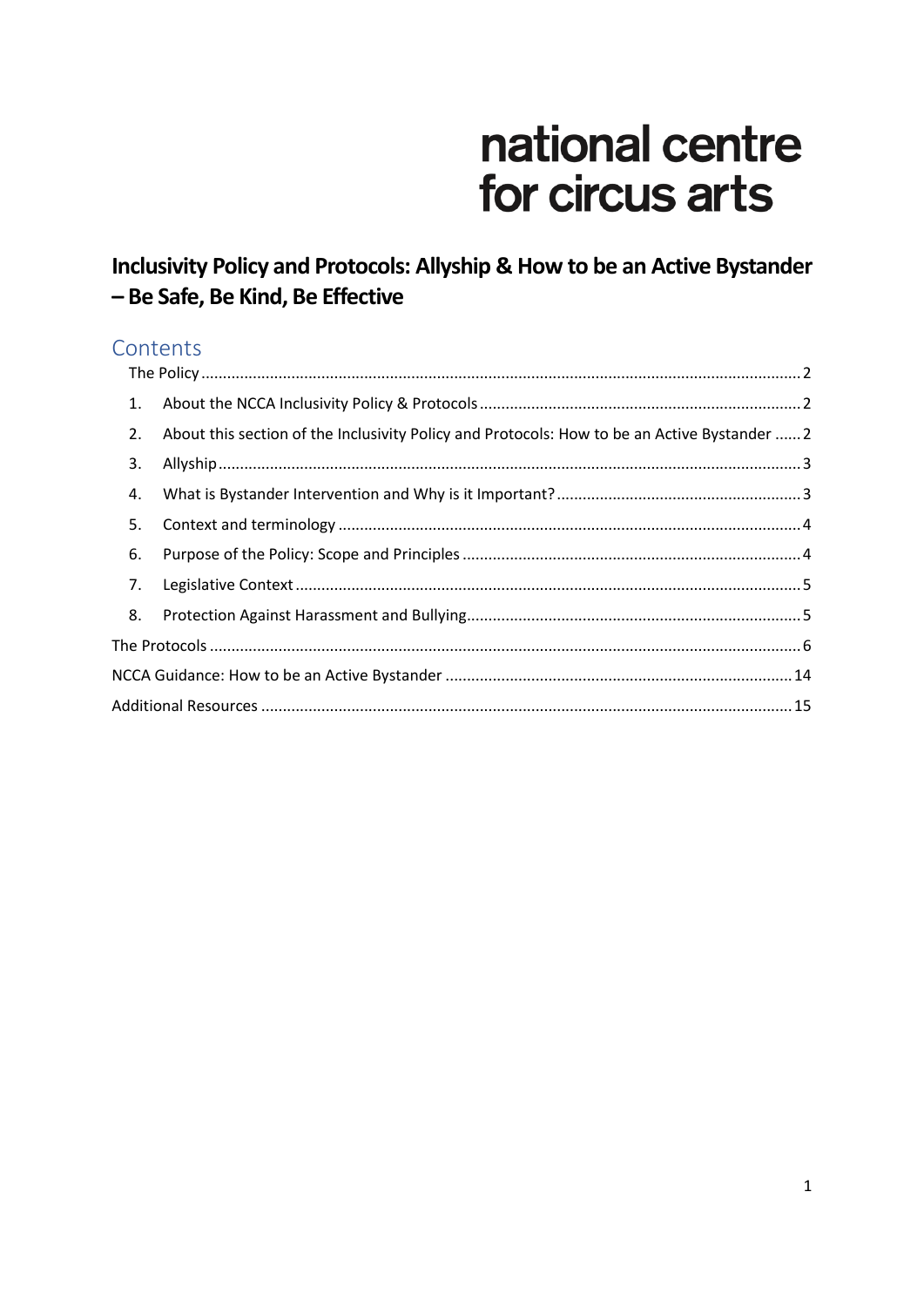## **The Policy**

#### **1. About the Inclusivity Policy & Protocols**

- <span id="page-1-1"></span><span id="page-1-0"></span>1.1 NCCA's Inclusivity Policy and Protocols are designed to embed and support an inclusive environment for all members of the NCCA, from staff to students and beyond. There are several sections to the Inclusivity Policy and Protocols, including:
	- Allyship & Being an Active Bystander
	- Bereavement Support
	- **•** Disabilities
	- **•** Gender Identity
	- Health and Wellbeing
	- Religious Belief and Religious Observance
	- Sexuality and Sexual Orientation
	- Tackling Racial Inequality
- 1.2 The Inclusivity Policy and Protocols are a key part of the NCCA Inclusive Cultures Strategy. Policies which fall under the Inclusive Cultures Strategy include:
	- Access and Participation Plan
	- Code of Behaviour
	- Framework for Contextual Admissions and Programme Design
	- Inclusivity Protocols:
		- o Allyship & Being an Active Bystander
		- o Disabilities
		- o Gender Identity
		- o Health and Wellbeing
		- o Religious Beliefs and Religious Observance
		- o Sexuality and Sexual Orientation
		- o Tackling Racial Inequality
	- Policy on Sexual Misconduct, Harassment and Related Behaviours
	- Safeguarding Policy
	- Guide to Student Support
	- Support Through Studies Policy and Procedures

#### **2. About this section of the Inclusivity Policy and Protocols: Allyship and How to be an Active Bystander**

<span id="page-1-2"></span>2.1 NCCA is committed to ensuring the inclusion of students from all backgrounds, of all genders, sexualities, religions, and regardless of any disabilities. NCCA recognises that structural inequalities in the arts, education, and society more broadly often negatively impact many groups of our students and staff. It is our collective responsibility to ensure that everyone in the NCCA community feels seen, heard, valued, and safe.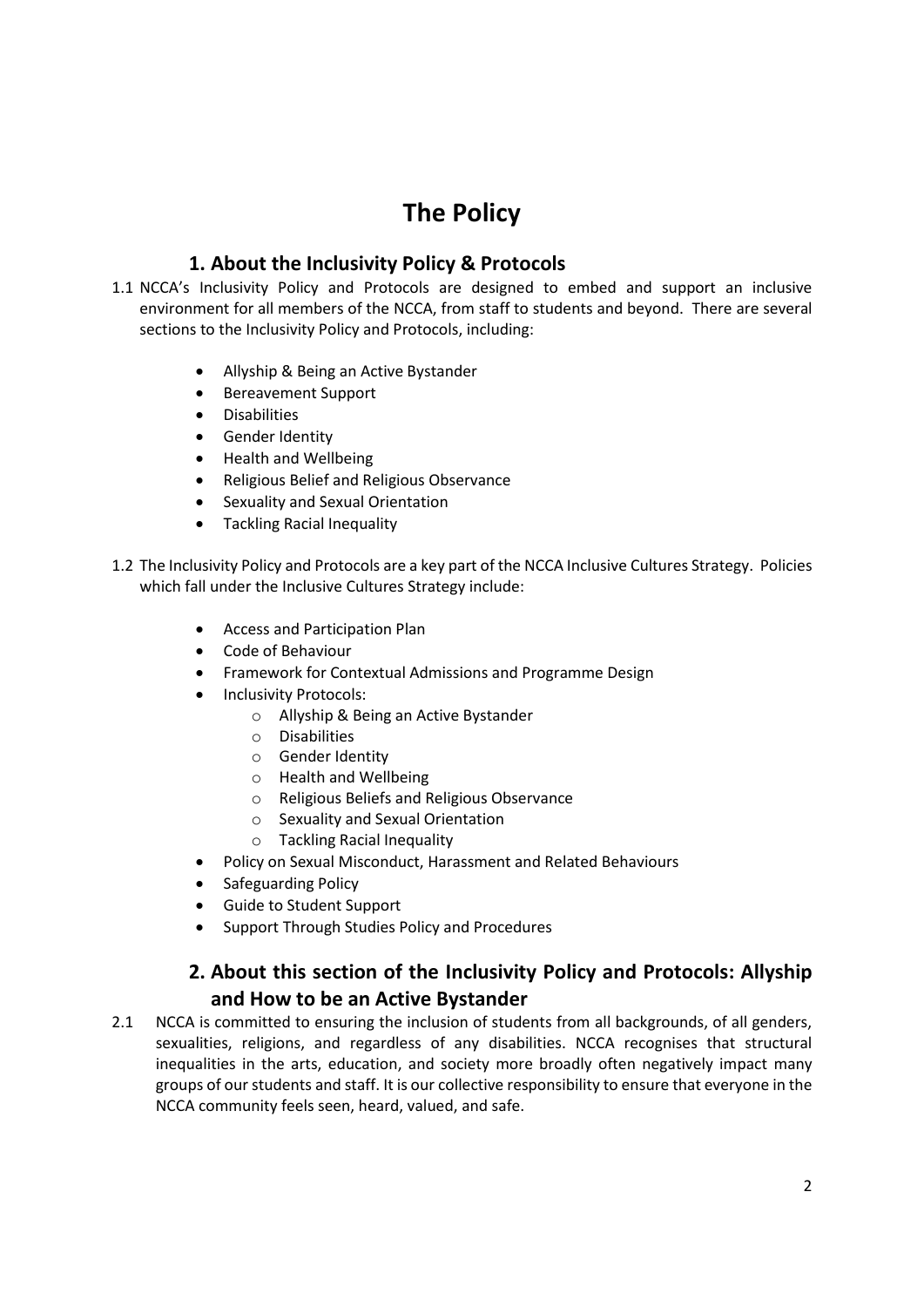- 2.2 This section of the Policy and Protocols is intended to provide practical strategies to ensure that everyone in the NCCA community feels empowered to be an Active Bystander and challenge negative behaviours as and when they appear. It is a NCCA common policy designed to support the needs of all students and staff. This Policy sits with the NCCA Support Through Studies Policy and the wider NCCA Inclusive Cultures Strategy.
- 2.3 This Policy and Protocol has been written with the needs and feelings of a person who may need an ally at its core. The tone is intentionally forthright and blunt as a demonstration of solidarity with marginalised groups. The tone and wording may cause some feelings discomfort and perhaps even defensiveness. It is important to acknowledge these but also to interrogate what they ultimately serve.

#### **3. Allyship**

- <span id="page-2-0"></span>3.1 Allyship is an important aspect of social justice and addressing the structural inequalities in our society. People who are oppressed, marginalised, or discriminated against due to their identity, cannot and should not be solely responsible for dismantling the systems that have historically underserved them.
- 3.2 Being an ally means you take on the struggle of a group with which you do not identify and use your privilege to support those who lack it. To be an ally, you must decentre yourself and focus on the pain felt by others; acknowledge, own, and learn from your mistakes; and stand up to negative behaviour and structures even when it is uncomfortable.
- 3.3 Being an ally is a full-time consistent commitment- not a set of actions undertaken only while a certain issue is in the news or when you are around others. In other words, if you are only an ally some of the time, you are actually an ally none of the time.

### **4. What is Bystander Intervention and Why is it Important?**

- <span id="page-2-1"></span>4.1 Everyone is a bystander at some time. You may hear comments that you feel are inappropriate or you may see another person being harassed in any number of situations.
- 4.2 NCCA encourages all members of our community to be active bystanders who intervene to provide help in such scenarios, where it is safe and appropriate. This is important because it indicates to both the offending person and the person being offended where the larger community stands. Ignoring offensive and unacceptable behaviour often only reinforces the perceived acceptability of such behaviours.
- 4.3 It is important to be an active bystander even if this means calling out a friend or if there is no one from the discriminated group present.
- 4.4 There are several ways that one can intervene from the subtle (distraction and interruption of an event) to the direct (direct challenge). You must decide what is appropriate in the context you find yourself in. If you judge a situation to be dangerous, you can be active bystander by calling for help. You should never place yourself in danger.
- 4.5 It is important to highlight that when a person is facing discrimination, whether direct or indirect, or shares characteristics with a group who is being discriminated against, the responsibility of being a bystander should not fall only to them. Bystander intervention is particularly effective when an ally leverages their privilege in the support of a group.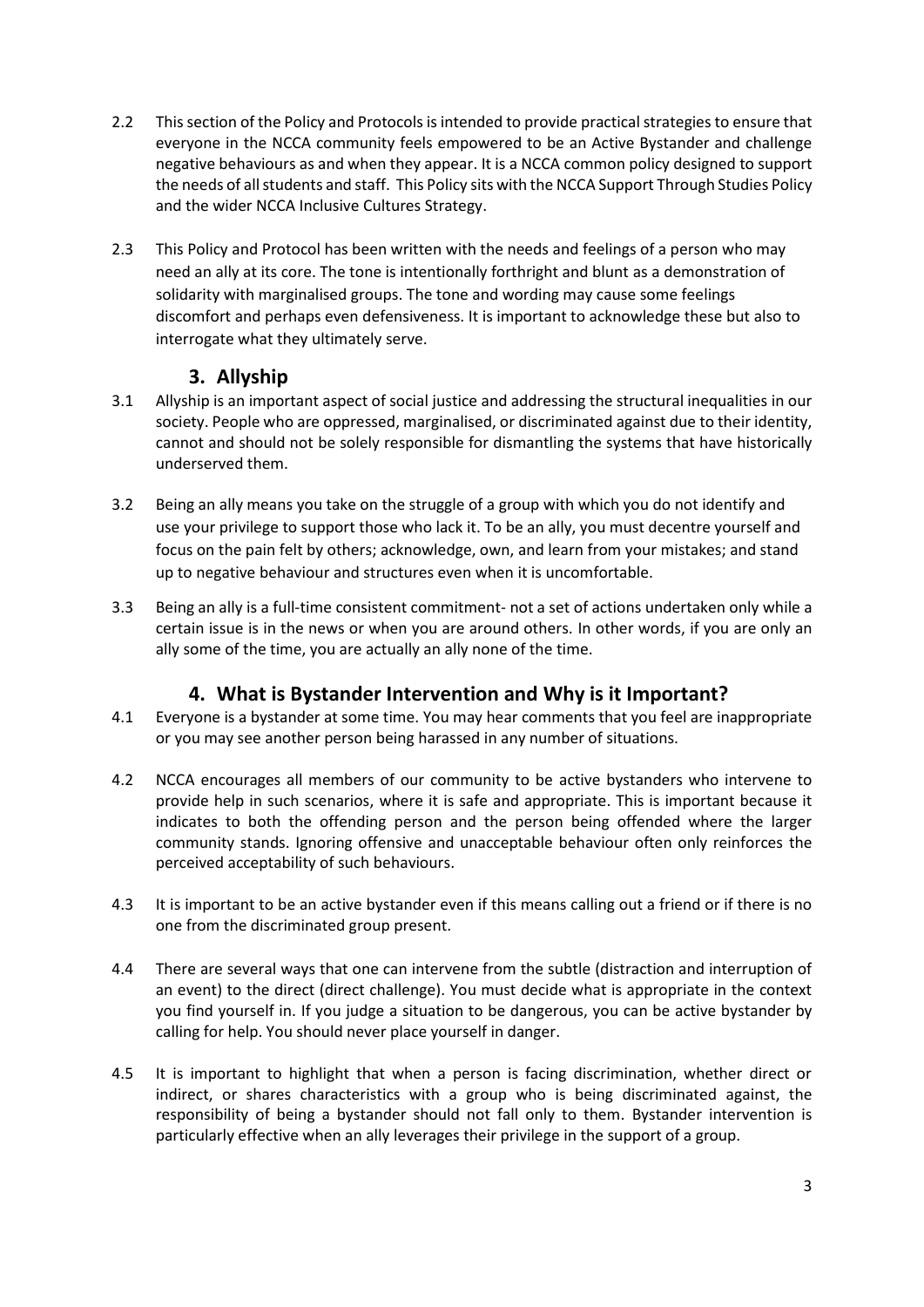#### **5. Context and terminology**

- <span id="page-3-0"></span>5.1 **Allyship** - Allyship is the practice of building relationships of trust, support, and accountability with marginalised groups or individuals. Straight people can be allies to the LGBTQIA+ community; men can be allies to women; white people can be allies to those who face racism, etc.
- 5.2 **Bystander**  A bystander is a person who observes a conflict or unacceptable behaviour. It might be something serious or minor, one-time or repeated, but the bystander knows that the behaviour is destructive or likely to make a bad situation worse
- 5.3 **Bystander Intervention** Bystander Intervention is the action taken by a bystander to address or challenge inappropriate or harmful statements, actions, or behaviours.
- 5.4 **Active Bystander** An active bystander is aware when someone's behaviour in appropriate or threatening and chooses to challenge it. This does not necessarily have to be a direct challenge- sometimes it is best to alert a third party: a member of staff, security or someone else in a position of authority to the behaviour.
- 5.5 **Microaggressions**  Microaggressions are small, difficult to prove events, that are based on and perpetuate assumptions about people of certain groups. These are often unintentional and unrecognised by the perpetrator. It is important to call these behaviours out. Even if the perpetrator did not mean to harm, microaggression do harm and perpetuate negative social norms. Impact always matters more than intention.
- 5.6 **Calling out/in-** Calling out is the practice of publicly addressing or challenging an unacceptable statement, action, or behaviour. Calling in is the practice of opening a non-judgemental dialogue that seeks to support someone in understanding why their behaviour may be unacceptable and how they can educate themselves.

In our communities, where people are known and trusted, calling out and calling in should be used in tandem. Call out the behaviour, but call in the person. However, there may arise times when one action is appropriate and other is not. Use your judgement. In all cases, remember to be safe, be kind, be effective.

5.7 **Performative Allyship/Performative Activism** – Performative allyship or activism is when a person's motives for engaging with allyship or activism are ultimately selfish, such as seeking praise, or when engagement is inconsistent. It is essentially talking the talk, without walking the walk. This can encompass professing support in an unhelpful way, or in way that draws attention away from or actively harms the oppressed group.

#### **6. Purpose of the Policy: Scope and Principles**

- <span id="page-3-1"></span>6.1 This Policy and Protocols applies to students studying on a course of Higher Education who are registered students of NCCA. This Policy and Protocols also applies to staff employed by NCCA.
- 6.2 The Inclusivity Policy and Protocols sits within the NCCA's Inclusive Cultures Strategy and aligned with the NCCA Support Through Studies Policy and Guide to Student Support.
- 6.3 The Policy and Protocols are aimed at all staff and students at the NCCA. It applies to and should be followed throughout all stages of the student recruitment and application, studies, and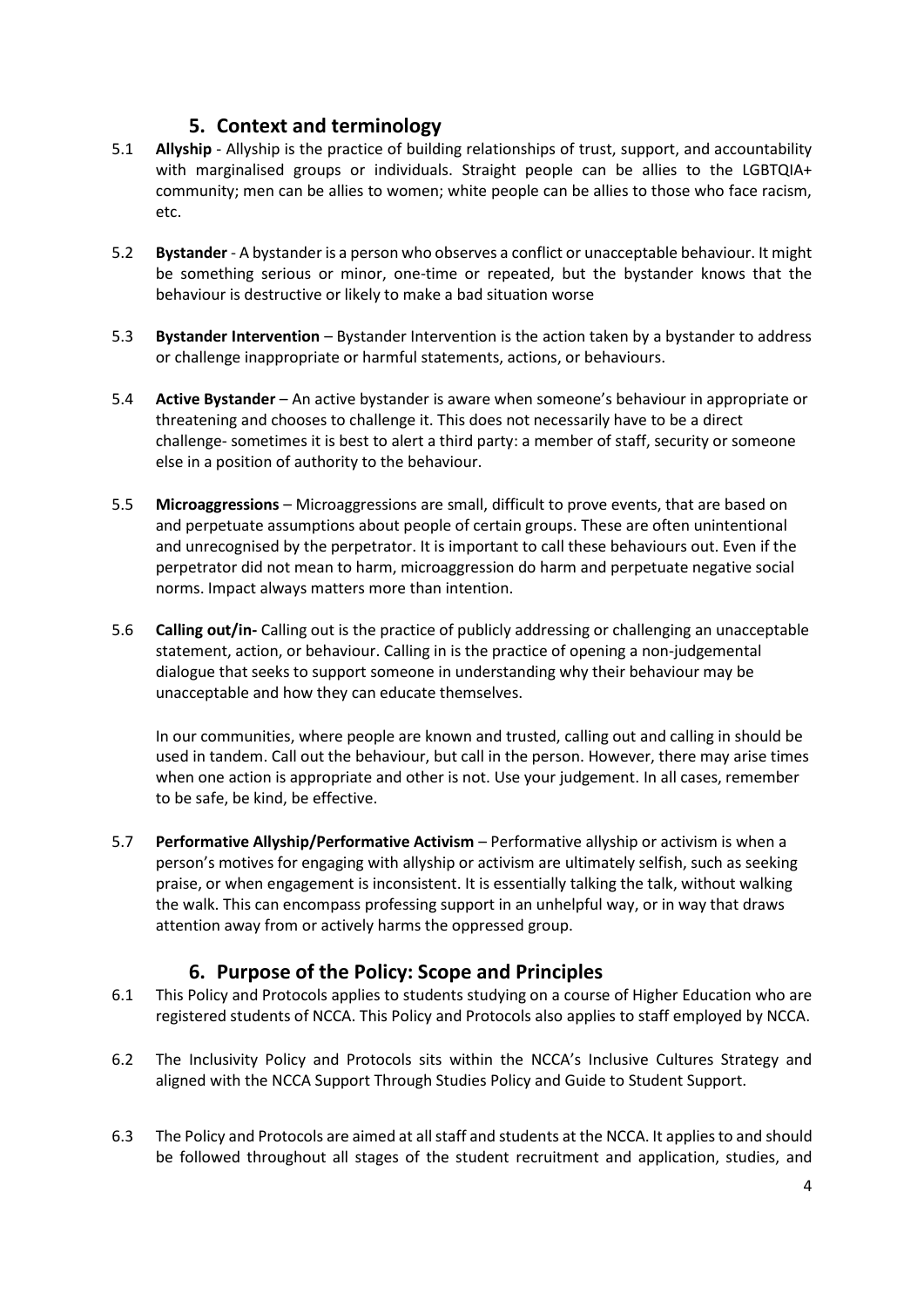student life cycle with the NCCA. Similarly, they apply to and should be followed in all stages of the staff recruitment, application, and employment cycle.

- 6.4 This Policy and Protocols seeks to provide a framework within which all members of the NCCA can be empowered to be allies and active bystanders and foster an inclusive, supportive environment that does not tolerate discriminatory behaviours- no matter how seemingly benign.
- 6.5 Everyone is responsible for creating and maintaining an inclusive community that is positive and supportive for all its members.

#### **7. Legislative Context**

- <span id="page-4-0"></span>7.1 There is one piece of legislation that is relevant to allyship and bystander intervention in a Higher Education setting:
	- Equality Act 2010
- 7.2 Equality Act 2010
- 7.2.1 Under the Equality Act (2010), public bodies, including higher education providers such as the NCCA, must, in the exercise of their functions, have due regard to the need to:
	- eliminate discrimination, harassment, victimisation and any other conduct that is prohibited by or under this Act.
	- advance equality of opportunity between persons who share a relevant protected characteristic and persons who do not share it.
	- foster good relations between persons who share a relevant protected characteristic and persons who do not share it.
- 7.2.2 Public bodies are required to integrate consideration of equality and good relations into their day-to-day business and to consider how a function can affect different groups in different ways. This enables a higher education provider to reasonably anticipate the needs of different groups of people, including staff, students and visitors and to address the potential impacts of any proposed changes to ensure they do not have an adverse effect.
- 7.2.3 By deciding to be an ally and/or an active bystander, you will help to contribute to creating an inclusive, safe, supportive, and welcoming environment within which all members of the NCCA community can flourish and thrive.

#### **8. Protection Against Harassment and Bullying**

- <span id="page-4-1"></span>8.1 All staff, students and other stakeholders should expect to be treated with respect at all times. All complaints of harassment or bullying will be treated seriously and thoroughly investigated. Disciplinary action can be taken in cases where bullying/harassment have been proved.
- 8.2 Any act of harassment or bullying toward a person for whatever reason can be raised either by the victim/survivor, or by a third party on their behalf and in first instances, be dealt with under the NCCA Sexual Misconduct, Harassment and Related Behaviours Policy. The Policy provides a reporting mechanism via which support needs can be identified and met, and matters may be referred into other procedures (such as the Non-academic Misconduct procedures forstudents, or School HR disciplinary procedures for staff) via the Stage 1 procedure of the Policy.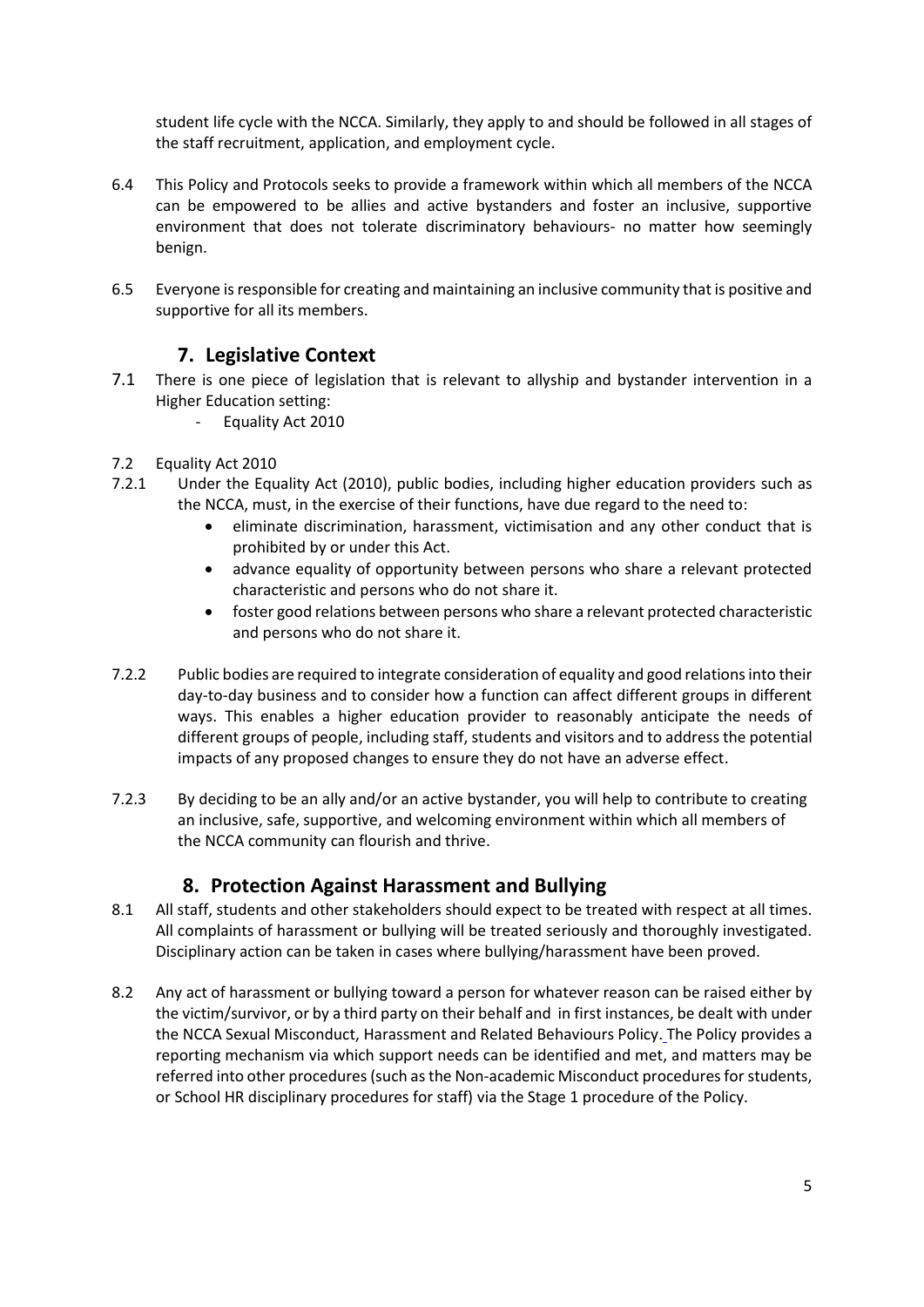<span id="page-5-0"></span>

| Protocol<br>Aim                                                         | Protocol                                    | How this might be achieved                                                                                                                                                                                                                                                                                                                                                                                           | Supporting guidance and information                                                                                                                                                                                                                                                                                                                                                                                                                                                                                                                                                                                                                                                                                                                                                                                                                                                                                                                                                                                                                                                                                                                                                                                                                                                                                                                                                                                                                                                                 |
|-------------------------------------------------------------------------|---------------------------------------------|----------------------------------------------------------------------------------------------------------------------------------------------------------------------------------------------------------------------------------------------------------------------------------------------------------------------------------------------------------------------------------------------------------------------|-----------------------------------------------------------------------------------------------------------------------------------------------------------------------------------------------------------------------------------------------------------------------------------------------------------------------------------------------------------------------------------------------------------------------------------------------------------------------------------------------------------------------------------------------------------------------------------------------------------------------------------------------------------------------------------------------------------------------------------------------------------------------------------------------------------------------------------------------------------------------------------------------------------------------------------------------------------------------------------------------------------------------------------------------------------------------------------------------------------------------------------------------------------------------------------------------------------------------------------------------------------------------------------------------------------------------------------------------------------------------------------------------------------------------------------------------------------------------------------------------------|
| <b>Building a</b><br><b>Community</b><br>of Active<br><b>Bystanders</b> | When to be<br>an Active<br><b>Bystander</b> | Plan and hold active bystander<br>training during Welcome Week for all<br>new and returning students.<br>Plan and hold regular conversations<br>about what being an active<br>bystander means, to help familiarise<br>the community with the concept and<br>applying it to everyday thinking<br>Plan and hold an awareness<br>campaign about being an active<br>bystander that helps get the<br>conversation started | You can and should be an active bystander whenever you suspect that<br>intervention might challenge negative behaviour and/or positively<br>impact someone in distress. There are many scenarios when you might<br>decide to be an active bystander. Not all of these are immediately<br>obvious and not all of these may seem important or severe enough to<br>warrant intervention. However, it is important to challenge negative<br>behaviours as and when they appear, even if they do not seem 'that<br>serious.'<br>When deciding whether to intervene it is important to consider if it is<br>safe to intervene and then how best to intervene.<br>Below are some examples of behaviours that warrant bystander<br>intervention:<br>Bullying - including but not limited to ableist, homophobic,<br>$\bullet$<br>misogynistic, racist, religious, and transphobic bullying.<br>Harassment - including but not limited to ableist, homophobic,<br>misogynistic, racist, religious, and transphobic harassment.<br>Microaggressions - including but not limited to ableist,<br>homophobic, misogynistic, racist, religious, and transphobic<br>microaggressions.<br>Disrespectful or derogatory comments about others.<br>Violence or threats of violence.<br>$\bullet$<br>Constantly interrupting others mid-sentence.<br>$\bullet$<br>Taking more questions from one group of people than others.<br>Eye-rolling, loud sighing or similarly disruptive actions when<br>others are speaking. |

# **The Protocols**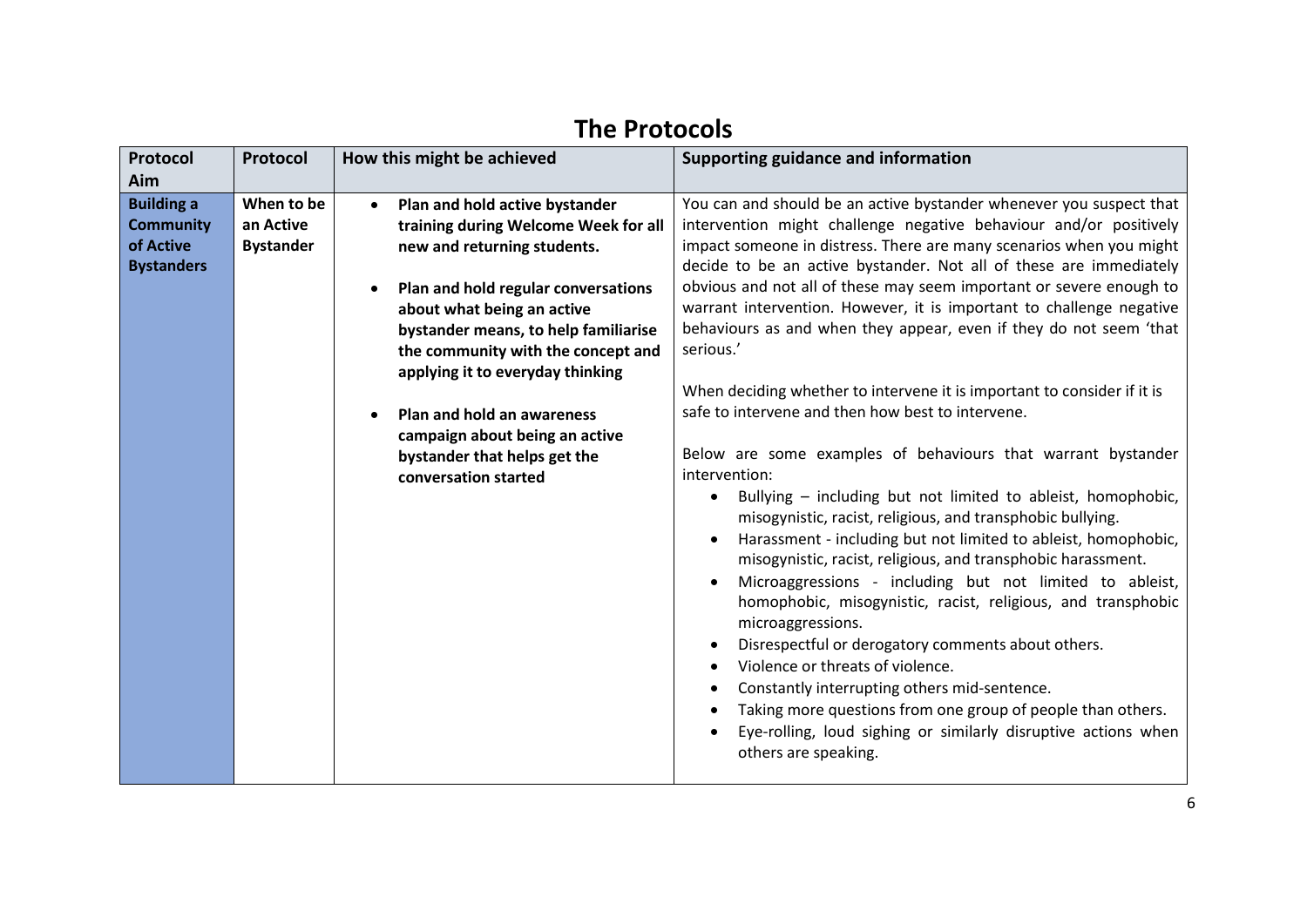| <b>Building a</b><br><b>Community</b><br>of Active<br><b>Bystanders</b> | When to be<br>an Active<br><b>Bystander</b> |                                                                                                                                                                                                                                                                                                                                                                                                                                                                                                                                 | You can be an active bystander in any environment and the target of<br>these inappropriate behaviours does not need to be present for you to<br>address the behaviour. For example:<br>If your friends, family, or peers use slurs or make ableist,<br>homophobic, misogynistic, racist, religious, and transphobic<br>jokes you should call them out or call them in - even when a<br>person from the particular group they are insulting is not<br>present.<br>If you see a stranger acting inappropriately in a public place such<br>as club or the classroom you should address this behaviour<br>safely.                                                                                                                      |
|-------------------------------------------------------------------------|---------------------------------------------|---------------------------------------------------------------------------------------------------------------------------------------------------------------------------------------------------------------------------------------------------------------------------------------------------------------------------------------------------------------------------------------------------------------------------------------------------------------------------------------------------------------------------------|------------------------------------------------------------------------------------------------------------------------------------------------------------------------------------------------------------------------------------------------------------------------------------------------------------------------------------------------------------------------------------------------------------------------------------------------------------------------------------------------------------------------------------------------------------------------------------------------------------------------------------------------------------------------------------------------------------------------------------|
|                                                                         | <b>Calling out</b><br>and calling<br>in     | <b>Embed and support the practice</b><br>'calling out' a behaviour (publicly<br>attention to the unacceptability of<br>discriminatory words and actions),<br>while 'calling in' a person (taking the<br>time to have a conversation with an<br>individual so that they understand<br>where their actions, words and/or<br>behaviour may not be inclusive) by,<br>for example, including these<br>practices in your institutional Code of<br>Behaviour and ensuring the whole<br>School community knows what these<br>terms mean | Bystander intervention can take many forms such as calling for help,<br>diffusing a tense exchange, or lending support to someone in distress.<br>Bystander intervention also includes calling behaviours out and calling<br>people in. This is particularly pertinent when the person who has<br>behaved in a negative way is a friend, loved one, someone who you trust<br>or someone that you believe will be willing to listen to your point of<br>view.<br>It is important to stop and address negative acts as they arise, it is also<br>important to support someone in changing their behaviour so that it<br>does not happen again. Approaching these moments with kindness and<br>understanding is often most effective. |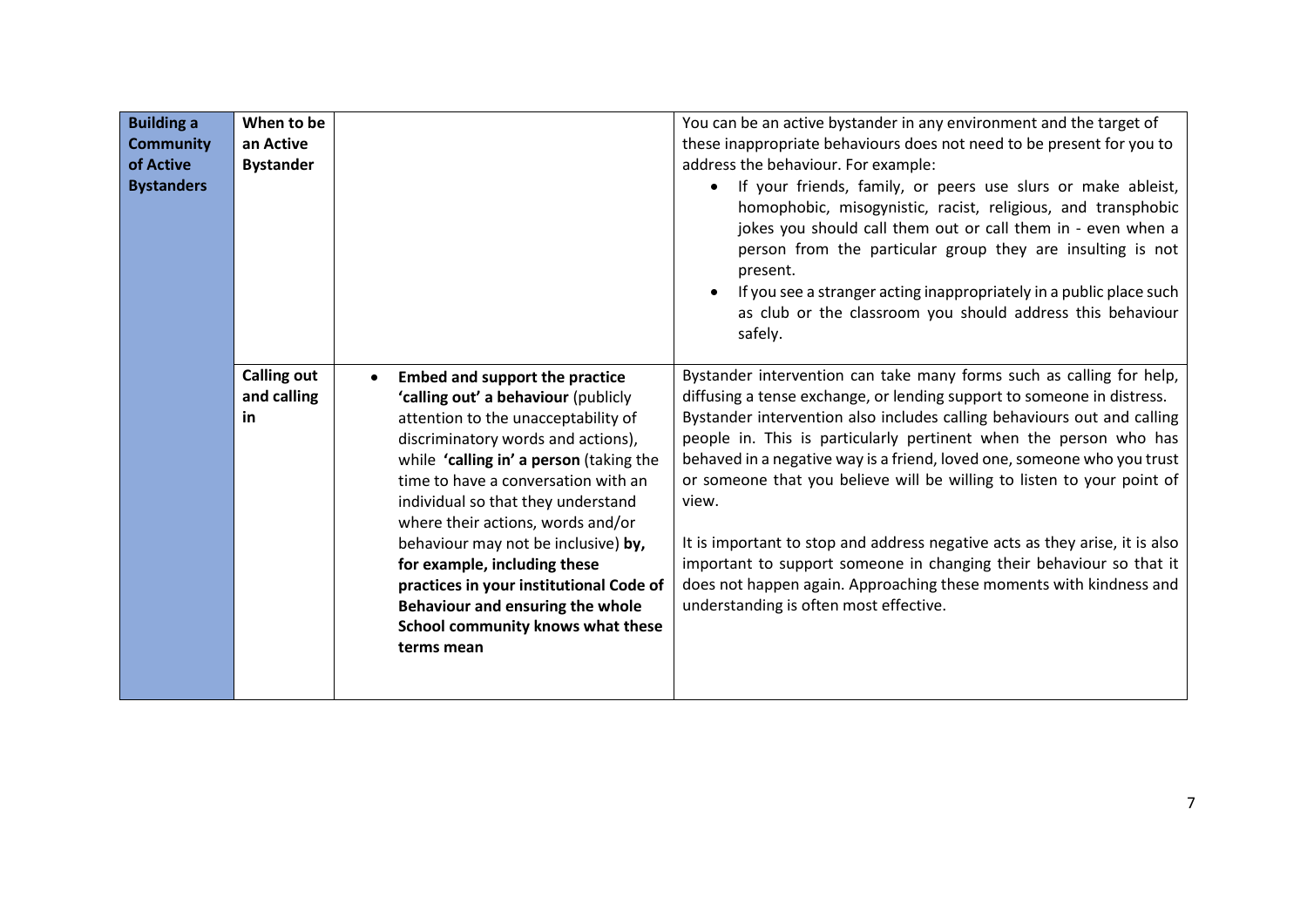| <b>Building a</b> | <b>Supporting</b> | $\bullet$ | Embed and support a development a      | You should also seek to be an active bystander when you recognise             |
|-------------------|-------------------|-----------|----------------------------------------|-------------------------------------------------------------------------------|
| <b>Community</b>  | <b>Others</b>     |           | culture that is actively supportive of | that someone is in distress. Being an active bystander is not just about      |
| of Active         |                   |           | all members of the community by,       | confronting negative behaviours, it is also about supporting those            |
| <b>Bystanders</b> |                   |           | for example, including an              | around you and creating a more inclusive society.                             |
|                   |                   |           | expectation of active kindness in      |                                                                               |
|                   |                   |           | your Code of Behaviour.                | You do not have to know a someone personally to offer support to              |
|                   |                   |           |                                        | them during a moment of distress. A better world is one where                 |
|                   |                   |           | Include supporting others in any       | everyone looks out for the wellbeing of everyone else.                        |
|                   |                   |           | active bystander training.             |                                                                               |
|                   |                   |           |                                        | A person can be in distress for many reasons:                                 |
|                   |                   |           |                                        | They have fallen ill or have been in an accident.<br>$\bullet$                |
|                   |                   |           |                                        | They are experiencing mental or emotional distress.                           |
|                   |                   |           |                                        | They have been the target of any of the abovementioned                        |
|                   |                   |           |                                        | behaviours.                                                                   |
|                   |                   |           |                                        | They have been the target of a theft or other anti-social or                  |
|                   |                   |           |                                        | violent event.                                                                |
|                   |                   |           |                                        | They are lost and/or frightened.                                              |
|                   |                   |           |                                        | If you notice somebody is visibly upset, distressed, ill, in pain or injured, |
|                   |                   |           |                                        | you can ask them if they are alright or if there is anything you can do to    |
|                   |                   |           |                                        | help. They may be lost, the target of a crime, or in need of the              |
|                   |                   |           |                                        | emergency services. Sometimes, all they might need is a kind word.            |
|                   |                   |           |                                        |                                                                               |
|                   |                   |           |                                        | If you notice somebody has been the victim of a crime or is seriously ill,    |
|                   |                   |           |                                        | you can offer to find help, call emergency services and/or offer to stay      |
|                   |                   |           |                                        | with them until help arrives.                                                 |
|                   |                   |           |                                        |                                                                               |
|                   |                   |           |                                        |                                                                               |
|                   |                   |           |                                        |                                                                               |
|                   |                   |           |                                        |                                                                               |
|                   |                   |           |                                        |                                                                               |
|                   |                   |           |                                        |                                                                               |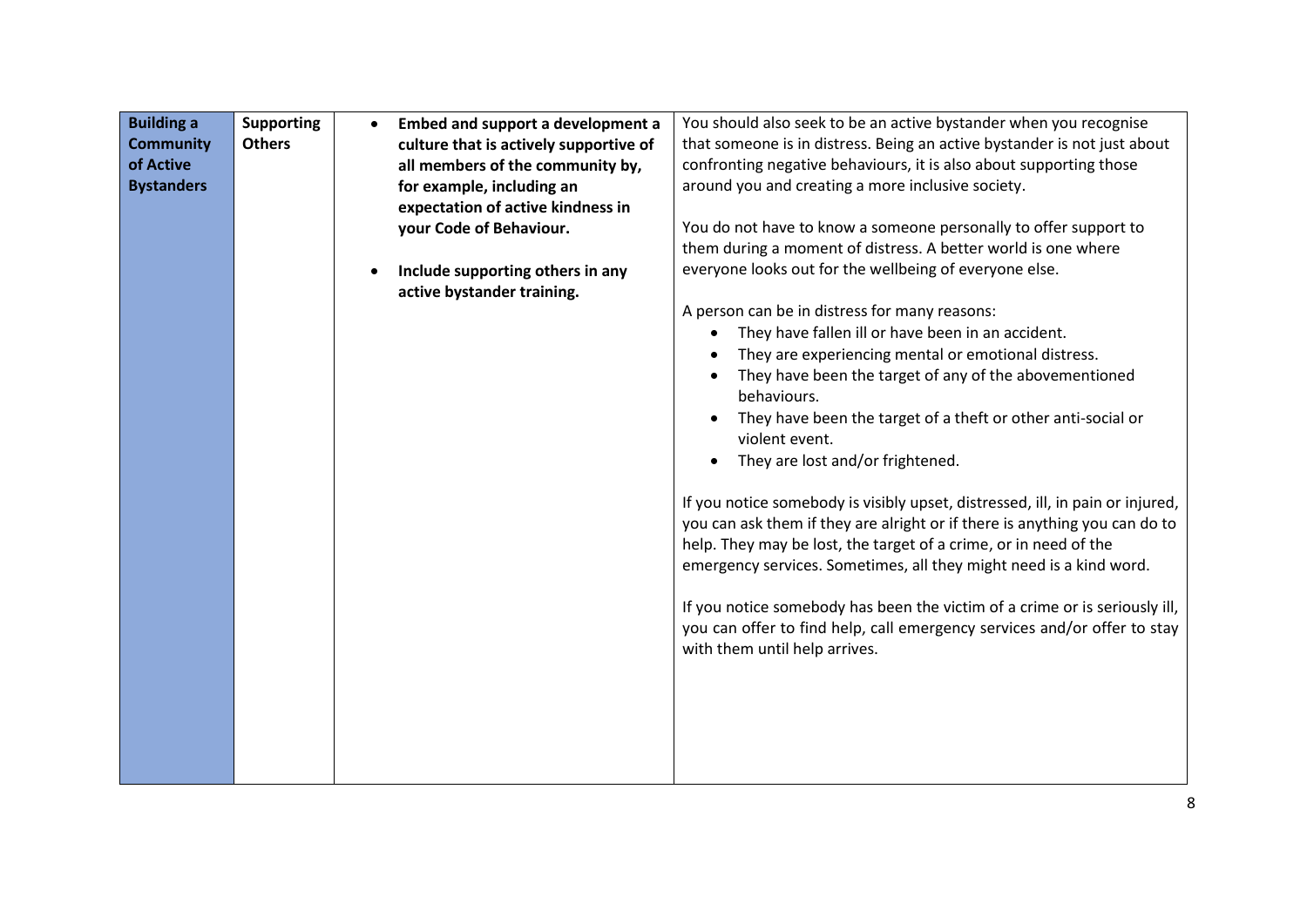| <b>Being an</b><br><b>Active</b><br><b>Bystander</b> | <b>Being Safe;</b><br><b>Being Kind;</b><br><b>Being</b><br><b>Effective</b> | $\bullet$ | <b>Emphasise the importance of being</b><br>supportive when challenging<br>someone's inappropriate behaviour<br>in your active bystander training and<br>Code of Conduct.<br><b>Emphasise the importance of being</b><br>assessing danger and risk when<br>challenging someone's inappropriate<br>behaviour in your active bystander<br>training and Code of Conduct. | Before stepping in to call out or challenge inappropriate behaviour, it is<br>in important that you assess the situation to ensure you are able to use<br>a proportionate and appropriate strategy.<br>Different situations call for different responses: if your friend has said<br>something unintentionally ignorant calling them out should be an<br>unjudgmental conversation about appropriateness and harm, but if<br>you witness an active act of violence intervening directly may put you<br>at risk and so you should consider calling 999 or otherwise getting help.<br>It is important that you know how to be kind and how to be safe when<br>challenging inappropriate behaviour. Calling out a misguided but well-<br>meaning person in an aggressive way will not change their behaviour.<br>Intervening in a violent altercation risks causing you harm. When you<br>are unsure of how to respond, find a member of school staff (if you are |
|------------------------------------------------------|------------------------------------------------------------------------------|-----------|-----------------------------------------------------------------------------------------------------------------------------------------------------------------------------------------------------------------------------------------------------------------------------------------------------------------------------------------------------------------------|----------------------------------------------------------------------------------------------------------------------------------------------------------------------------------------------------------------------------------------------------------------------------------------------------------------------------------------------------------------------------------------------------------------------------------------------------------------------------------------------------------------------------------------------------------------------------------------------------------------------------------------------------------------------------------------------------------------------------------------------------------------------------------------------------------------------------------------------------------------------------------------------------------------------------------------------------------------|
|                                                      | How to be<br>an Active<br><b>Bystander</b><br>(The 4 Ds)                     | $\bullet$ | Refer students and staff the NCCA<br>active bystander guidance below.<br>Refer students and staff to MIT's<br>useful guide of <b>Active Bystander</b><br><b>Strategies</b>                                                                                                                                                                                            | a student) or a colleague (if you are a member of staff).<br>The 4 Ds are a useful set of strategies to follow when deciding to be an<br>active bystander in a confrontational situation. The 4 Ds are: Direct<br>Action; Distraction; Delegation and Delay.<br>Direct Action: If it is safe to do so, challenge someone's<br>behaviour directly and immediately. To do this, try to remain<br>calm, name the behaviour and why you believe it to be<br>inappropriate. 'I' statements can help in direct action as they<br>focus on your feelings about an event rather than directly<br>attacking action. For example, 'I felt that this [action, statement,<br>behaviour] is inappropriate because [a reason such as it<br>perpetuates racist/sexist stereotypes].' You may also wish to ask<br>them to directly reflect on their behaviour: 'Do you think that is<br>acceptable?'                                                                           |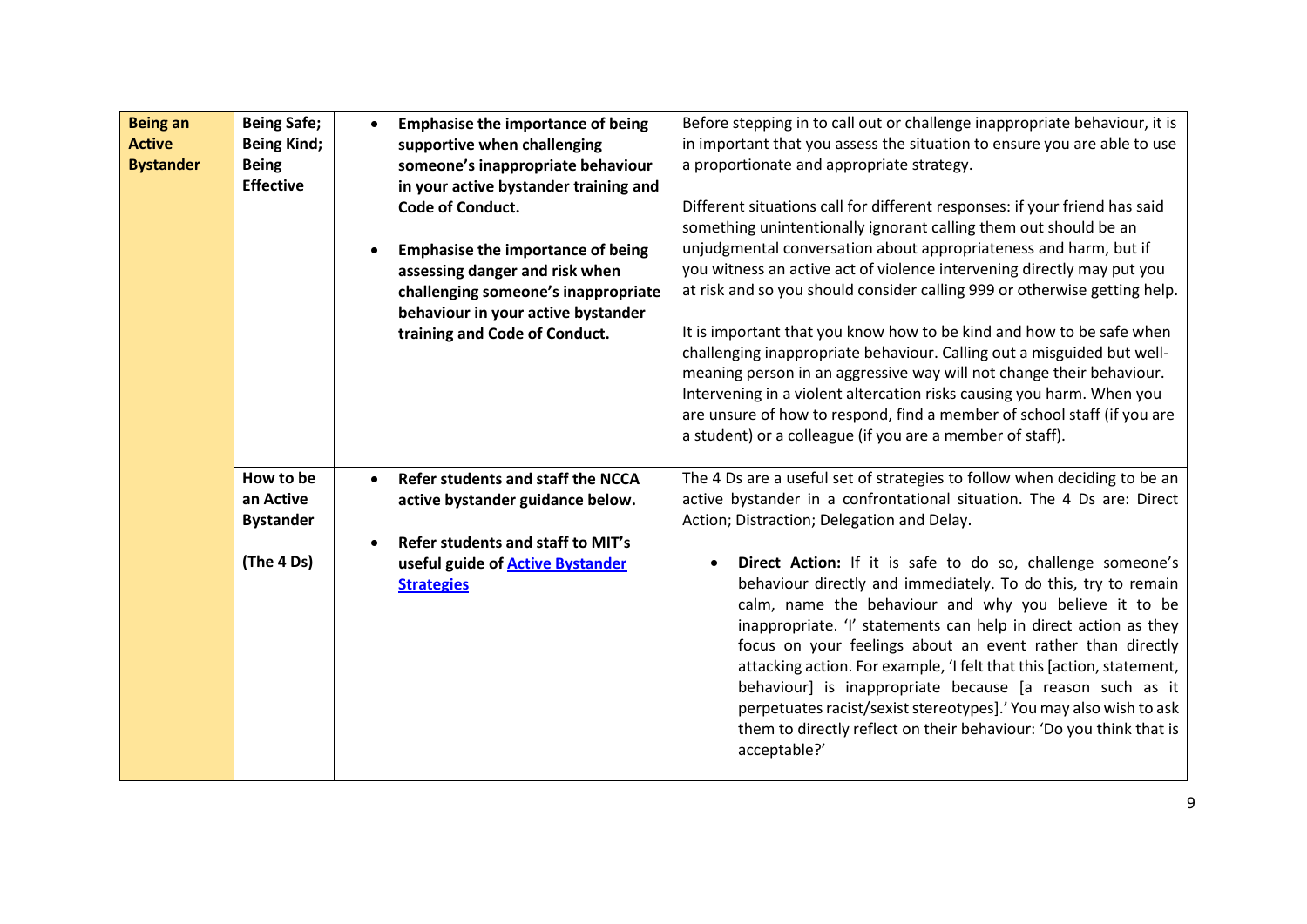| <b>Being an</b><br><b>Active</b><br><b>Bystander</b> | How to be<br>an Active<br><b>Bystander</b> | If you do not know the person behaving negatively, you may<br>wish to intervene within a group.                                                                                                                                                                                                                                                                                                                                                                                                                                                                                                          |
|------------------------------------------------------|--------------------------------------------|----------------------------------------------------------------------------------------------------------------------------------------------------------------------------------------------------------------------------------------------------------------------------------------------------------------------------------------------------------------------------------------------------------------------------------------------------------------------------------------------------------------------------------------------------------------------------------------------------------|
|                                                      | (The 4 Ds)                                 | <b>Distraction:</b> This can also be understood as indirect intervention<br>and include distraction tactics such as interruption or changing<br>of the subject. This can be a useful strategy when a more direct<br>approach might be harmful either to yourself or the target of<br>any inappropriate behaviour. A good example is speaking to a<br>person being harassed as a friend and leading them away from<br>a situation or alternatively getting the attention of the<br>perpetrator (such as by asking an unrelated question) so that<br>the target can extract themselves from the situation. |
|                                                      |                                            | Delegation: Inform someone with more social or institutional<br>power. This could be a friend if you do not feel safe to intervene<br>yourself (for example if you are female, asking a male friend to<br>intervene if the perpetrator is also a man), a tutor, member of<br>school staff, security staff or, when there is urgent need, the<br>police.                                                                                                                                                                                                                                                  |
|                                                      |                                            | Delay: Wait for the situation to pass and then approach the<br>individual when you have had time to reflect. If the event has<br>had both a perpetrator and a target, it is important to seek to<br>both parties albeit separately. This is so you can support the<br>target or any inappropriate behaviour and, if it safe to do so,<br>address the perpetrators behaviour directly in a less tense<br>environment. If the incident was severe report it- to the schools<br>or to the police if required.                                                                                               |
|                                                      |                                            |                                                                                                                                                                                                                                                                                                                                                                                                                                                                                                                                                                                                          |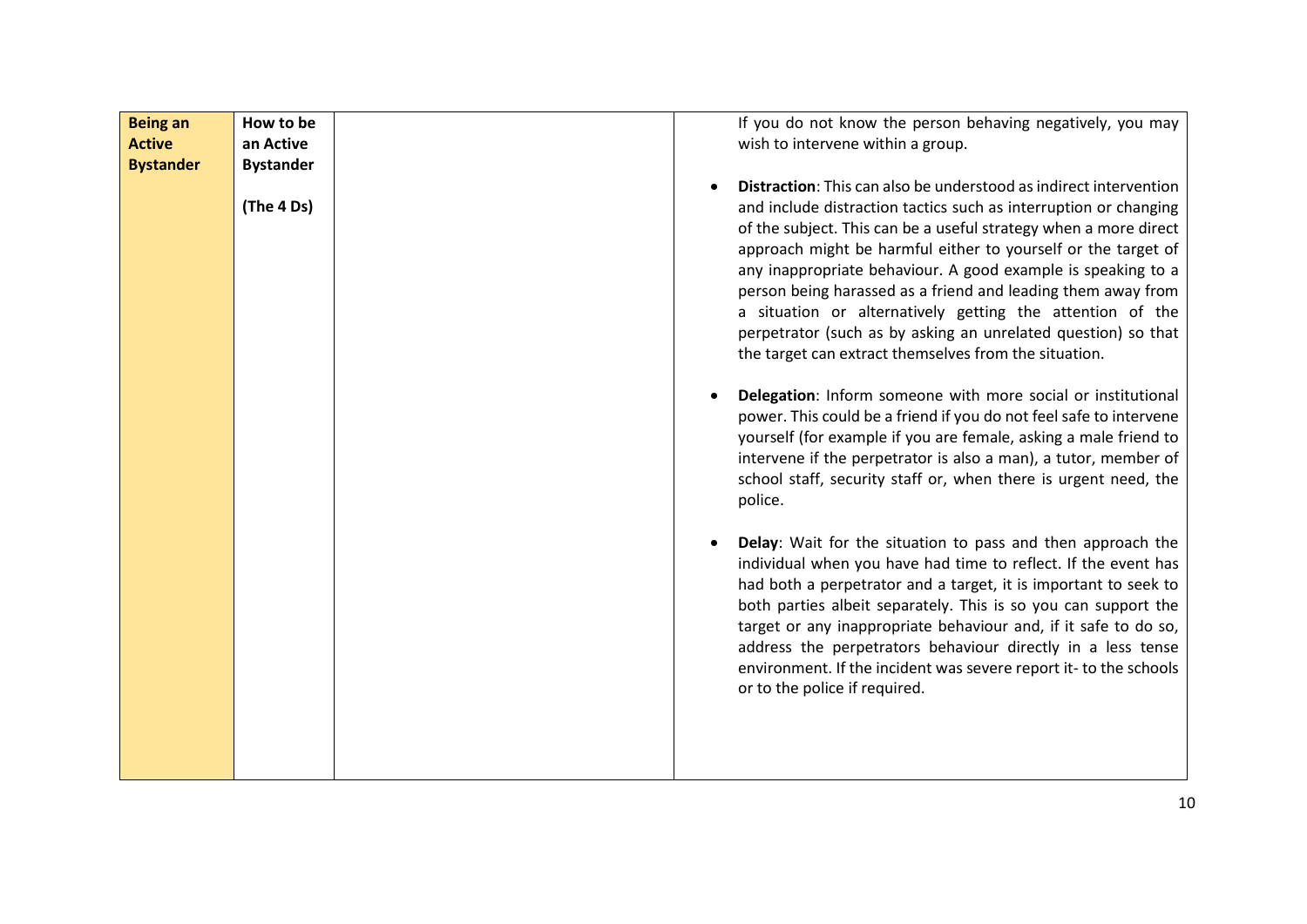| <b>Being an</b><br><b>Active</b><br><b>Bystander</b> | How to be<br>an Active<br><b>Bystander</b><br>(The 4 Ds) |                                                                                                                                                                                                                                       | It is important to bear in mind that regardless how tactful you are, some<br>people will respond negatively to challenges to their behaviour. People<br>do not generally like to be criticised and will likely be defensive. It is<br>therefore important to be calm when directly calling out behaviour and<br>to move on from the situation if possible.                                                                                                                                                                                                                                                                                                                                                  |
|------------------------------------------------------|----------------------------------------------------------|---------------------------------------------------------------------------------------------------------------------------------------------------------------------------------------------------------------------------------------|-------------------------------------------------------------------------------------------------------------------------------------------------------------------------------------------------------------------------------------------------------------------------------------------------------------------------------------------------------------------------------------------------------------------------------------------------------------------------------------------------------------------------------------------------------------------------------------------------------------------------------------------------------------------------------------------------------------|
| <b>Valuing</b><br><b>Continuous</b><br>Improvement   | <b>Being</b><br><b>Called Out</b>                        | Include in your Code of Conducts and<br>active bystander training an<br>expectation of self-reflection and<br>openness to critique.                                                                                                   | As people, we are not perfect, and we will often get things wrong. We<br>have all been socialised in the society built on multiple structures of<br>inequality and oppression that are continually reinforced in our<br>institutions, relationships, and mainstream media.<br>Because of this your words, actions of behaviours may be called out. This<br>does not make you a bad person - this makes you human. Being called<br>out is an opportunity to reflect on your behaviour and become a more<br>inclusive person. You cannot be blamed for a completely unintentional<br>behaviour; you can, however, be blamed for refusing to reflect on this<br>behaviour and the impact it has had on others. |
|                                                      | <b>Responding</b><br>to Being<br><b>Called Out</b>       | Include in your Active Bystander<br>$\bullet$<br>training a section dedicated to<br>responding to being called out.<br>Display NCCA's 'So You've Been<br>Called Out' Posters prominently and<br>highlight them to staff and students. | When someone addresses your inappropriate behaviour think of it as a<br>positive opportunity to reflect on your actions. The following strategy<br>may help you:<br>First and foremost: Do not get defensive.<br>Whether or not you meant to cause harm, what you did<br>$\circ$<br>was harmful. The impact of an action matters more<br>than the intention of the action. By getting defensive<br>you are signalling that you believe your reputation to<br>be more important than they pain caused. This is not<br>about you $-$ it is about a behaviour that is harmful,<br>demeaning or both.                                                                                                           |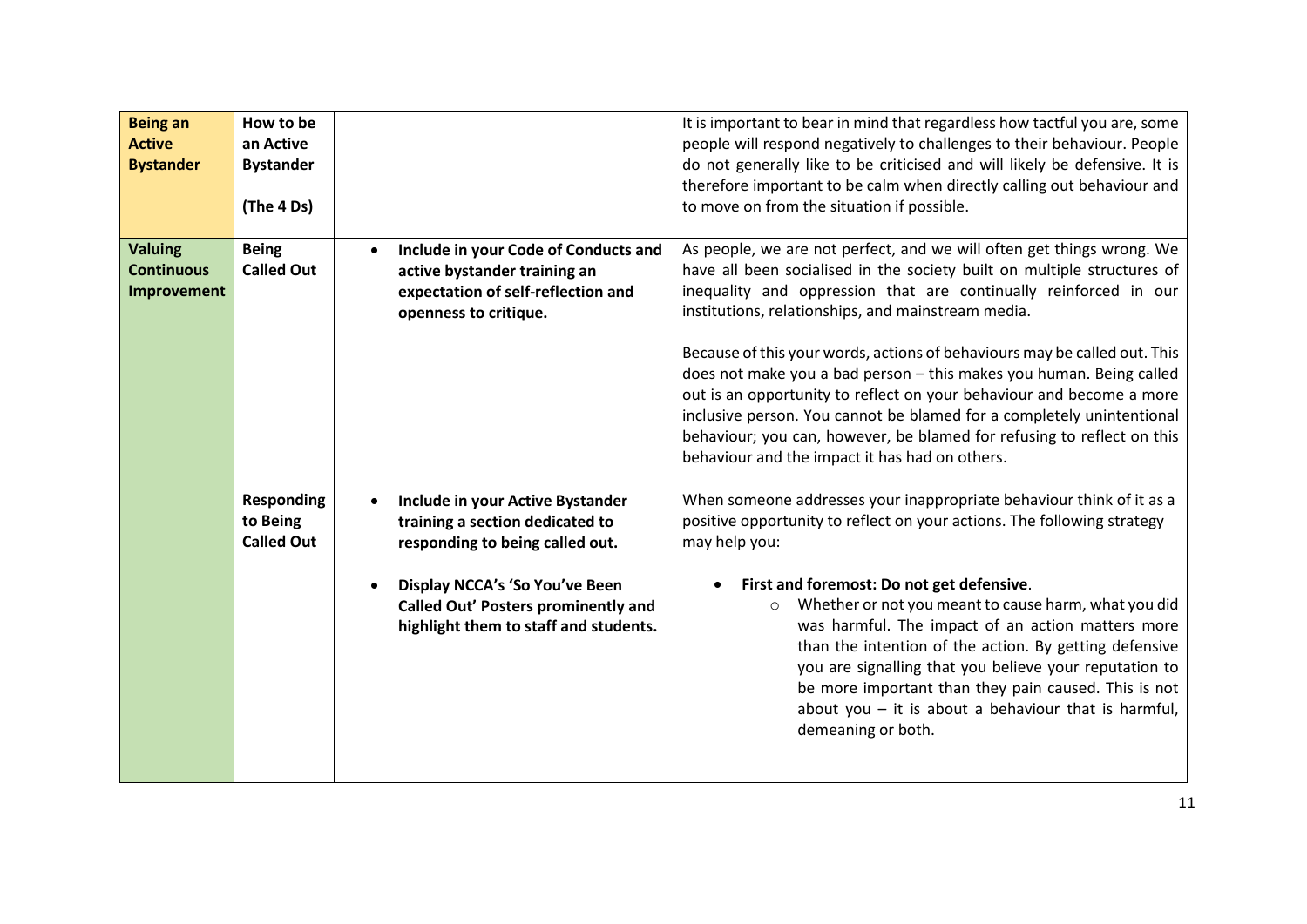| <b>Valuing</b><br><b>Continuous</b><br>Improvement | <b>Responding</b><br>to Being<br><b>Called Out</b> | Apologise if you have the opportunity to do so.<br>$\bullet$<br>This should not be a backhanded apology such as 'I am<br>$\circ$<br>sorry if you were offended' but rather a genuine<br>apology: 'I am sorry that my behaviour was<br>inappropriate/offensive/harmful.'.                                                                                                                                                                                                                     |  |  |  |  |
|----------------------------------------------------|----------------------------------------------------|----------------------------------------------------------------------------------------------------------------------------------------------------------------------------------------------------------------------------------------------------------------------------------------------------------------------------------------------------------------------------------------------------------------------------------------------------------------------------------------------|--|--|--|--|
|                                                    |                                                    | If you do not understand what you did wrong, invite the<br>person who has called you out to explain - but under no<br>circumstances demand that they do.<br>o This is particularly important if they person who has<br>called you out is also the person harmed by your<br>actions. It is simply not fair to demand an injured party<br>to justify their pain. Try: 'I would be grateful if could<br>explain why my behaviour was inappropriate, but I<br>understand if you do not want to.' |  |  |  |  |
|                                                    |                                                    | Process and reflect on your behaviour and feelings.<br>Acknowledge your feelings of hurt, worry, or even<br>$\circ$<br>anger and try to understand why you feel this way. Are<br>these feelings helpful and what do they ultimately<br>protect? Being called out can trigger fragilities in people<br>that only act to enforce and perpetrate the structures<br>of oppression that led to the offensive behaviour.                                                                           |  |  |  |  |
|                                                    |                                                    | Take responsibility, do some research, and correct your<br>behaviour.<br>If you do not understand why your behaviour was<br>$\circ$<br>inappropriate or wish gain greater understanding of<br>what types of behaviour are inappropriate, take the<br>time to do your own research. You should not ask<br>others to bear the burden of your education.                                                                                                                                        |  |  |  |  |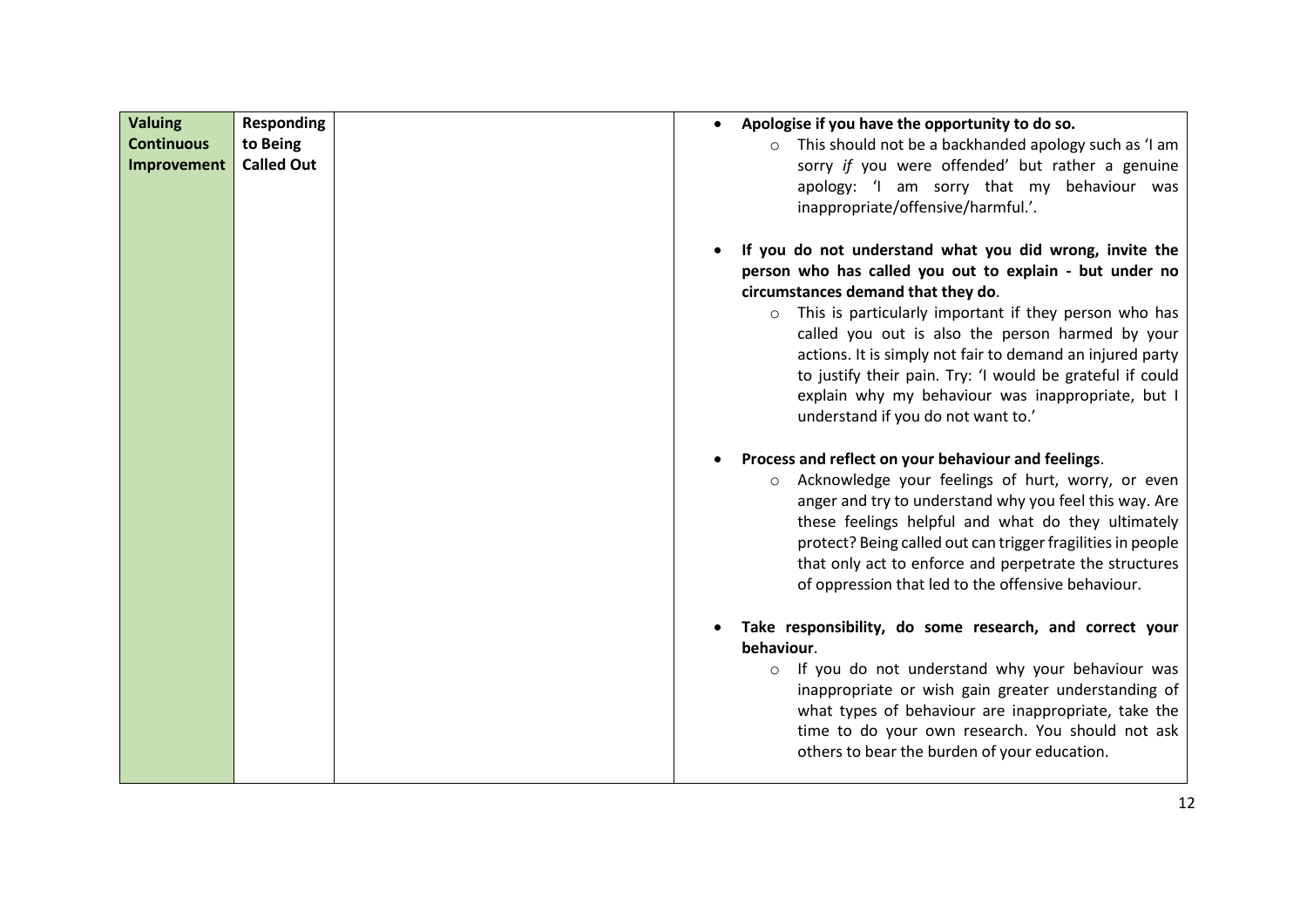| <b>Valuing</b>    | <b>Responding</b> |  | Revisit the incident with the offended party or the person that  |
|-------------------|-------------------|--|------------------------------------------------------------------|
| <b>Continuous</b> | to Being          |  | called you out (these are not always the same person!), if       |
|                   | <b>Called Out</b> |  |                                                                  |
| Improvement       |                   |  | appropriate and in particular if they are a colleague, friend or |
|                   |                   |  | loved one. But be prepared for this request to be rejected.      |
|                   |                   |  | If they accept your request, own up to your poor<br>$\circ$      |
|                   |                   |  | behaviour- name it and make it clear that you                    |
|                   |                   |  | understand why this was inappropriate. Make it clear             |
|                   |                   |  | you will endeavour to behave better in the future and            |
|                   |                   |  | that you would be open to hearing suggestions for how            |
|                   |                   |  | you can improve - but that you do not expect this                |
|                   |                   |  | emotional labour. 'Thank you for speaking with me                |
|                   |                   |  |                                                                  |
|                   |                   |  | about [the incident]. I have reflected on my actions and         |
|                   |                   |  | I understand that [the explicit behaviour] was [ableist,         |
|                   |                   |  | homophobic, racist, sexist, transphobic, discriminatory]         |
|                   |                   |  | because [the reason]. I will do my best to improve my            |
|                   |                   |  | behaviour in future and would gratefully listen to any           |
|                   |                   |  | suggestions or feedback you may have - although I do             |
|                   |                   |  | not expect you to give either.'                                  |
|                   |                   |  |                                                                  |
|                   |                   |  | Move on and be better.                                           |
|                   |                   |  |                                                                  |
|                   |                   |  | Move forward armed now with a better understanding<br>$\circ$    |
|                   |                   |  | of how your words and actions may impact others.                 |
|                   |                   |  |                                                                  |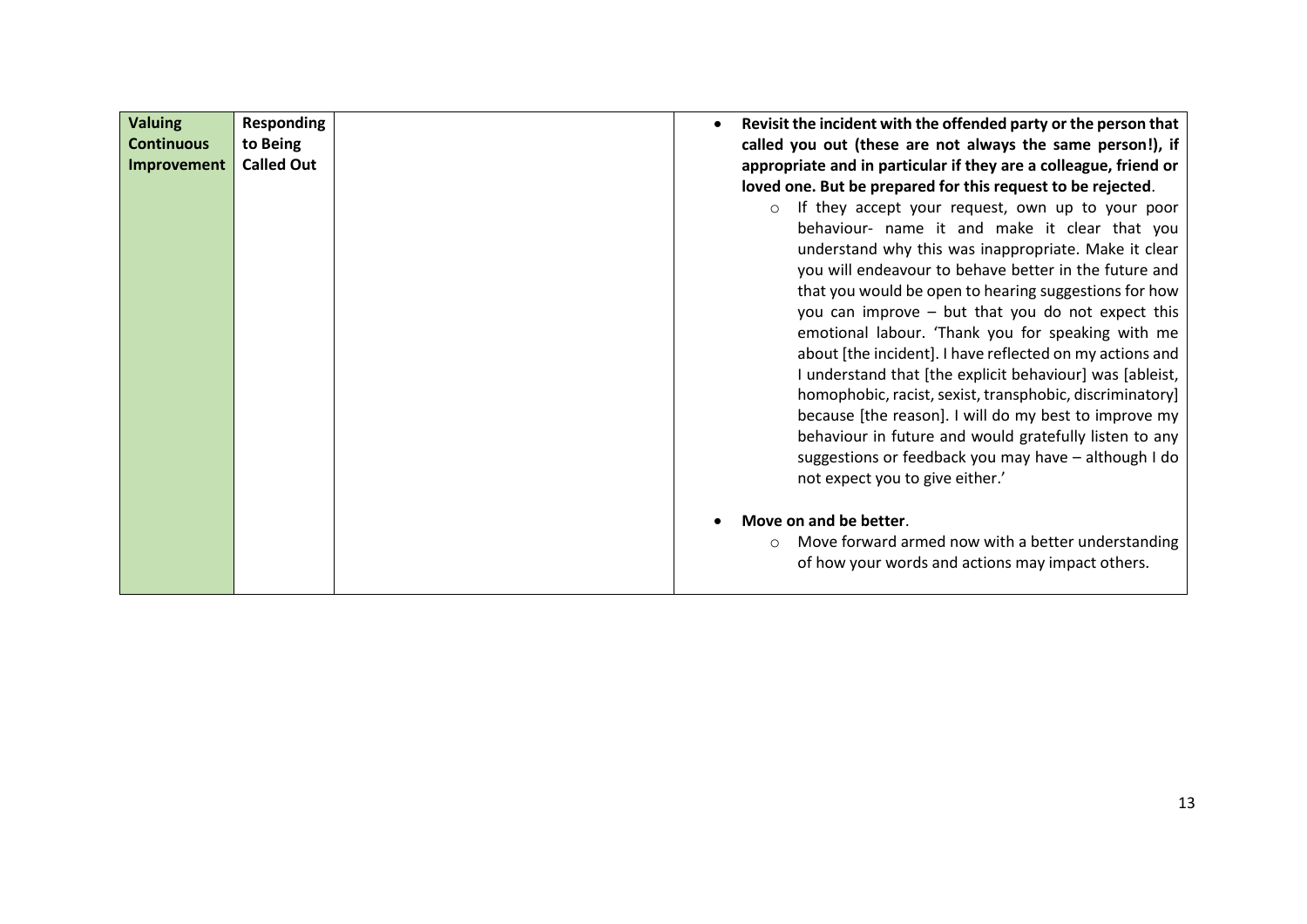#### **NCCA Guidance: How to be an Active Bystander**

Everyone is a Bystander at some time. You may hear comments that you feel are inappropriate or you may see another person being harassed in any number of situations. NCCA encourages all members of our community to be Active Bystanders who intervene to provide help in such scenarios, where it is safe and appropriate. This is important because it indicates to both the offending person and the person being offended where the larger community stands. Ignoring offense and unacceptable behaviour often only reinforces the perceived acceptability of such behaviours.

There are several ways that one can intervene from the subtle (distraction and interruption of an event) to the direct (direct challenge). You must decide what is appropriate in the context you find yourself in. Below, we have set out a range of scenarios and examples of how you might intervene. These should be read in conjunction with the NCCA Inclusivity Policy and Protocol: Allyship and Bystander Intervention.

<span id="page-13-0"></span>

| <b>The Scenario</b> | A classmate says<br>something that may<br>reveal an implicit bias.                                                             | A loved one behaves<br>ignorantly but not<br>maliciously.                                                                                                                          | Someone is frequently and<br>unapologetically<br>inappropriate,                                                                                                                                      | A stranger behaves in a<br>biased fashion.                                                                                                | Verbal abuse in an<br>unsafe environment.                                                                                                            | A violent<br>altercation                                                                               |
|---------------------|--------------------------------------------------------------------------------------------------------------------------------|------------------------------------------------------------------------------------------------------------------------------------------------------------------------------------|------------------------------------------------------------------------------------------------------------------------------------------------------------------------------------------------------|-------------------------------------------------------------------------------------------------------------------------------------------|------------------------------------------------------------------------------------------------------------------------------------------------------|--------------------------------------------------------------------------------------------------------|
| <b>Example</b>      | They say: 'Oh I<br>wouldn't live there- it's<br>too dangerous' about<br>an ethnically diverse<br>area.                         | They make an offensive<br>comment about<br>bisexual people being<br>'undecided' or 'greedy'.                                                                                       | They repeatedly excuse<br>their offensive behaviour<br>as a 'joke' or 'banter'.                                                                                                                      | A security guard checks<br>the shopping bag of a<br>person of colour but not<br>of a white person.                                        | A person on public<br>transport is harassing<br>a person wearing<br>religious dress.                                                                 | A person is<br>threatening a<br>same sex couple<br>with violence in a<br>public place.                 |
| <b>Strategy</b>     | <b>Direct action:</b><br>Call the person in by<br>interrogating what they<br>meant and asking them<br>to evaluate their biases | <b>Direct action, Delay:</b><br>Call out the behaviour<br>as it happens; call in<br>the person at an<br>appropriate time                                                           | <b>Direct action:</b><br>Call out the behaviour and<br>the person.                                                                                                                                   | <b>Direct action, after</b><br>deciding it is safe:<br>Draw attention to the<br>inconsistency                                             | Distract, after<br>deciding it is safe:<br>Draw attention away<br>from the altercation.                                                              | Delegate:<br>Find help. This is<br>not a safe<br>situation to<br>directly intervene                    |
| <b>Example</b>      | Ask: 'Why do you think<br>the area is so<br>dangerous?'                                                                        | Say: 'That's not an<br>acceptable thing to say.<br>I would like to explain<br>to you why that sort of<br>comment is offensive<br>and harmful.'<br>Ask: 'Why do you think<br>that?' | Say: 'That is unacceptable.<br>Can you tell me why you<br>think that is funny?'<br>Say: 'Your behaviour is<br>unacceptable, and I would<br>like you to leave/I am going<br>to leave this discussion' | Say: 'Excuse me, are you<br>checking everyone's<br>bags? Can you tell me<br>why you checked that<br>person but not that other<br>person?' | Speak to the person<br>being assaulted as<br>though you know<br>them while ignoring<br>the abuser. 'Oh, hi<br>there! I haven't seen<br>you in ages.' | Inform the<br>appropriate<br>security services<br>such as bouncers<br>at a club or call<br>the police. |